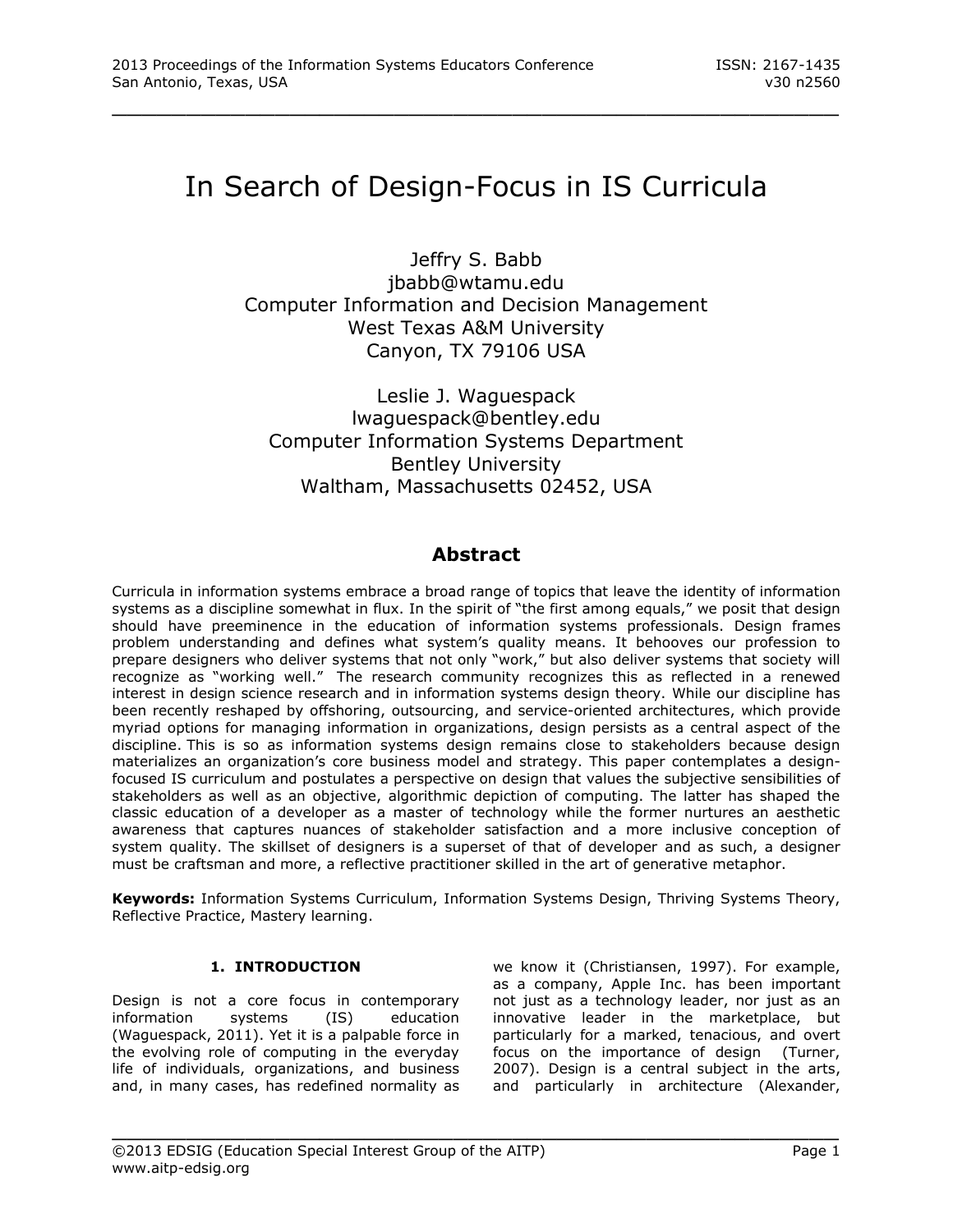2002). Design delves into the human's capacity for subjectivity and aesthetic experience that does not succumb readily to the measuring tape or the algorithm. Despite its seeming absence from most programs in IS, design is what separates a system that "works" from a system that "works well!" – a sentiment perhaps most forcefully set forth by Fred Brooks:

*Whereas the difference between poor conceptual designs and good ones may lie in the soundness of design-method, the difference between good designs and great ones surely does not. Great designs come from great designers. Software construction is a creative process. Sound methodology can empower and liberate the creative mind; it cannot inflame or inspire the drudge* (Brooks, 1987).

In this light, of both design's emphatic impact on computing's role in everyday life and the challenge of developing great designers, this paper explores formulating a design-focused IS curriculum based upon a design perspective that values the subjective sensibilities of stakeholders as well as an objective, algorithmic depiction of computing. We assert the centrality of design even despite the changes wrought upon IS manifested in the outsourcing/offshoring of construction, the rapid emergence of the pervasive and ubiquitous computing brought by mobile computing, and a trend towards service-oriented architectures (Babb and Keith, 2012).

This paper proceeds as follows: First, we begin with a brief, selected review of relevant design research. We next argue the centrality of design in information systems to address the essential difficulties of the IS domain. We follow the influence of Christopher Alexander's *living structures* theory of design to introduce subjectivity as an integral aspect of design quality and use Thriving Systems Theory's (Waguespack, 2010) design quality clusters to illustrate. We then review perspectives on learning and action, for pedagogy and practice, utilizing guidance from Argyris and Schön (1974, 1978, 1996), describing how reflective practice illuminates the progression from student to master. Two extant college programs are used to illustrate a focused apprenticeship/craftsmanship model that may be better suited to developing pedagogy for design. We conclude considering next steps required to formulate IS education with design at its center.

# **2. DESIGN IN INFORMATION SYSTEMS RESEARCH AND CURRICULA**

IS, as a discipline, has been in flux for some years (Alter, 2008; Benbasat & Zmud, 2003; Walsham, 1993). If anything, design as a focus has diminished in IS curricula rather than grown. If we inspect IS model curricula as surrogates for defining the discipline it is clear that "… [the] distinction between design and implementation has faded from the structure of computing education. To ignore the conceptual distinction between the *design* and an *implementation* is tantamount to accepting any "solution" without even considering [quality]…" (Waguespack, 2011)

In IS research, however, there is a renewed interest in design; a recognition that design quality should not be an insignificant or accidental result of systems development. Design Science research has grown into a movement (Hevner & Chatterjee, 2010) and Information Systems Design Theory (ISDT) is finding shape as a means of promoting quality systems. (Walls, 2004, Gregor, 2007)

Design (as manifested in object-oriented programming) has drawn guidance from physical art and architecture in Christopher Alexander's pattern languages and the notion of design patterns (Alexander, 1977, 1979; Gamma et al., 1995). Alexander advocates, as a prime aim of design, to search for the "Quality without a Name," or perhaps, a "je ne sais quoi" which captures the essence of designing. That is, to speak of design is to speak of quality (Alexander, 1979). Alexander's theory of *living structure* underpins Thriving Systems Theory of design quality in information systems (Alexander, 2002; Waguespack, 2010; Waguespack & Schiano, 2012, 2013). We can draw an arc of design influence from Christopher Alexander, to the "Gang of Four," to Ward Cunningham and Kent Beck, as manifested in object-orientation, the Unified Modeling Language, design patterns, and agile methodologies. (Beck et al., 2001)

# **3. CENTRALITY OF DESIGN**

Generally speaking, the predominant heritage of IS design closely aligns with the positivist philosophy of mechanistic or mathematical artifacts that is indifferent to any subjective or aesthetic qualities. This attitude proceeds from the natural sciences that focus on explaining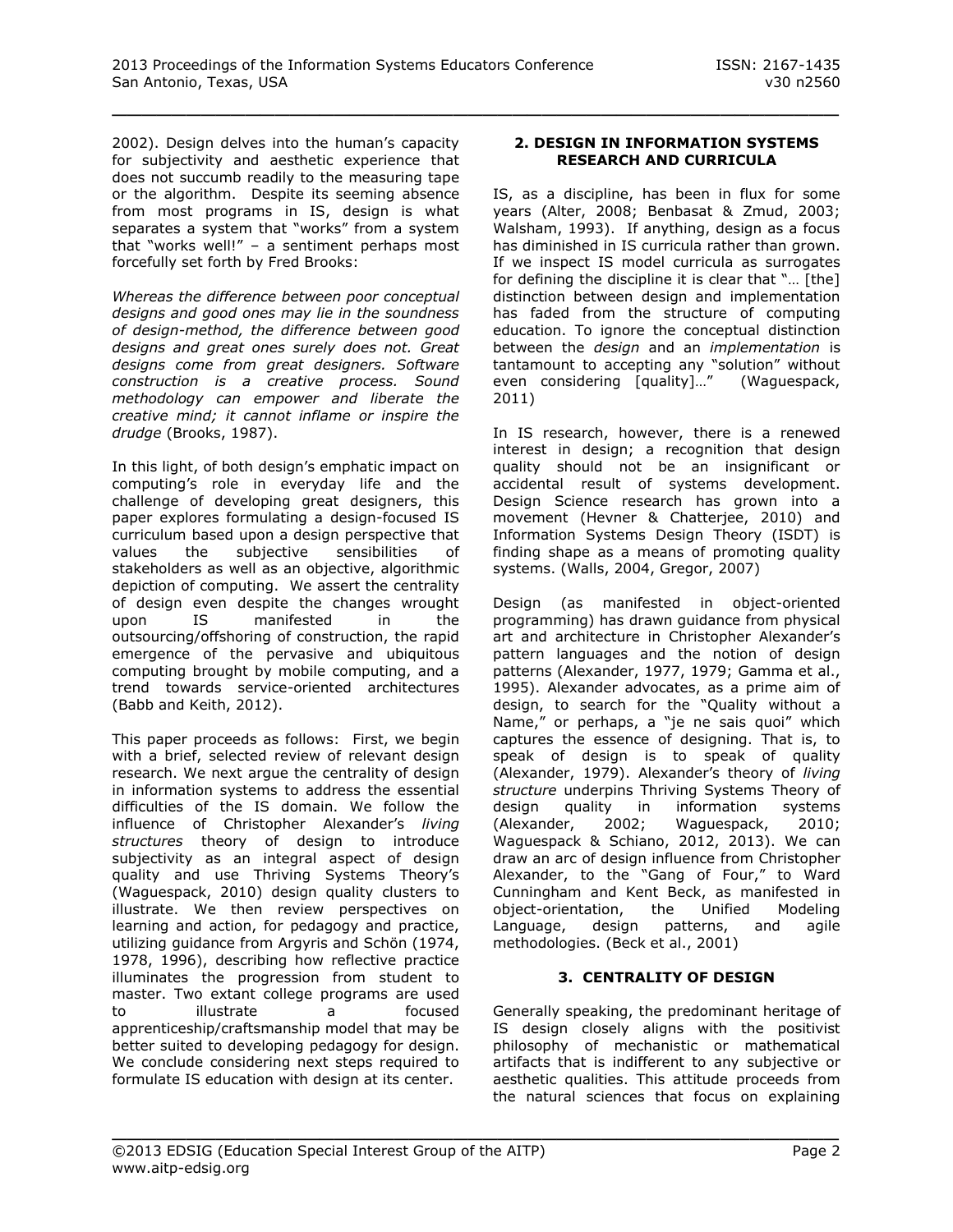extant physical and biological structures. At their core, the natural sciences are about determining "why" objects in nature exist as they do – basically taking intact, functioning "objects" apart to see what they are made of and how they work. For the most part these objects would exist with or without human attention. Information systems, however, are artificial, they manifest as "things" that exist beyond the "natural" world.

Information system artifacts do not exist independent of humans and human organization. They are human-made and reside in a sociological context where they evoke some degree of human satisfaction based on the value individuals or society perceives in them (the business moniker might be "cost/benefit"). The "value" of an object in the natural sciences view vests in its existence and/or survival with any human satisfaction based on "accident of nature." In contrast, the very existence of an information system (a human-made artifact) depends upon its value as perceived by a society of stakeholders (ostensibly that value is the reason the system was constructed). Therein lies the essential difficulty of IS design, meeting the human conception/perception of value and satisfaction: quality. In this sense, it is appropriate to say that design holds the central role in information system success.

Designing quality in IS artifacts entails: 1) a grasp of functional needs, 2) an aesthetic sensibility attuned to the stakeholder(s)' perception of quality and 3) the skill to engage technology that allows a formulation of (1) which allows (2) to resonate. Design in this formulation of quality is central to the entire IS discipline: technology, society, organization, management, and operation – every relevant aspect of IS.

# **Design and Subjective Resonance**

Thriving Systems Theory (TST) is an emergent design theory that promotes specific emphasis on aesthetic sensibility that is attuned to the stakeholder(s)' perception of quality (Waguespack & Schiano, 2013). TST rests on three pillars of theory: Christopher Alexander's *living structure* in *The Nature of Order* (Alexander, 2003); Lakoff and Johnson's cognitive-linguistics and conceptual metaphor that explain human understanding and perception (Lakoff, 2008); and Fred Brooks' essence and accidents in systems development (Brooks, 1987). The full exposition of TST is found in (Waguespack, 2010).

*"Everything that can be counted does not necessarily count; everything that counts cannot necessarily be counted." – Albert Einstein*

TST's emphasis on subjectivity and aesthetics relies upon three concepts: 1) human perception is mediated by innate conceptual metaphors through which we recognize ordered-ness, 2) the transmission of ideas through any form of human communication is imperfect and therefore all communication is metaphorical, and 3) any conception of reality is incomplete therefore satisfactory communication relies on conscious and careful abstraction (Waguespack, 2010).



**Figure 1. Choice Property Clusters**

TST translates fifteen properties of design, identified by Alexander (1979), that convey a sense of *living structure* into the context of information systems. An analysis of the supporting relationships among the choice properties of TST exposes property clusters and weaving patterns of resonance that exhibit discernible design qualities. The clusters compose a hierarchical arrangement, a combining of resonance that converges to a comprehensive confluence of design affect. In Alexander's theory, it is in the ultimate confluence of these properties that an observer perceives a degree of *wholeness* in the design – a level of satisfaction that presages design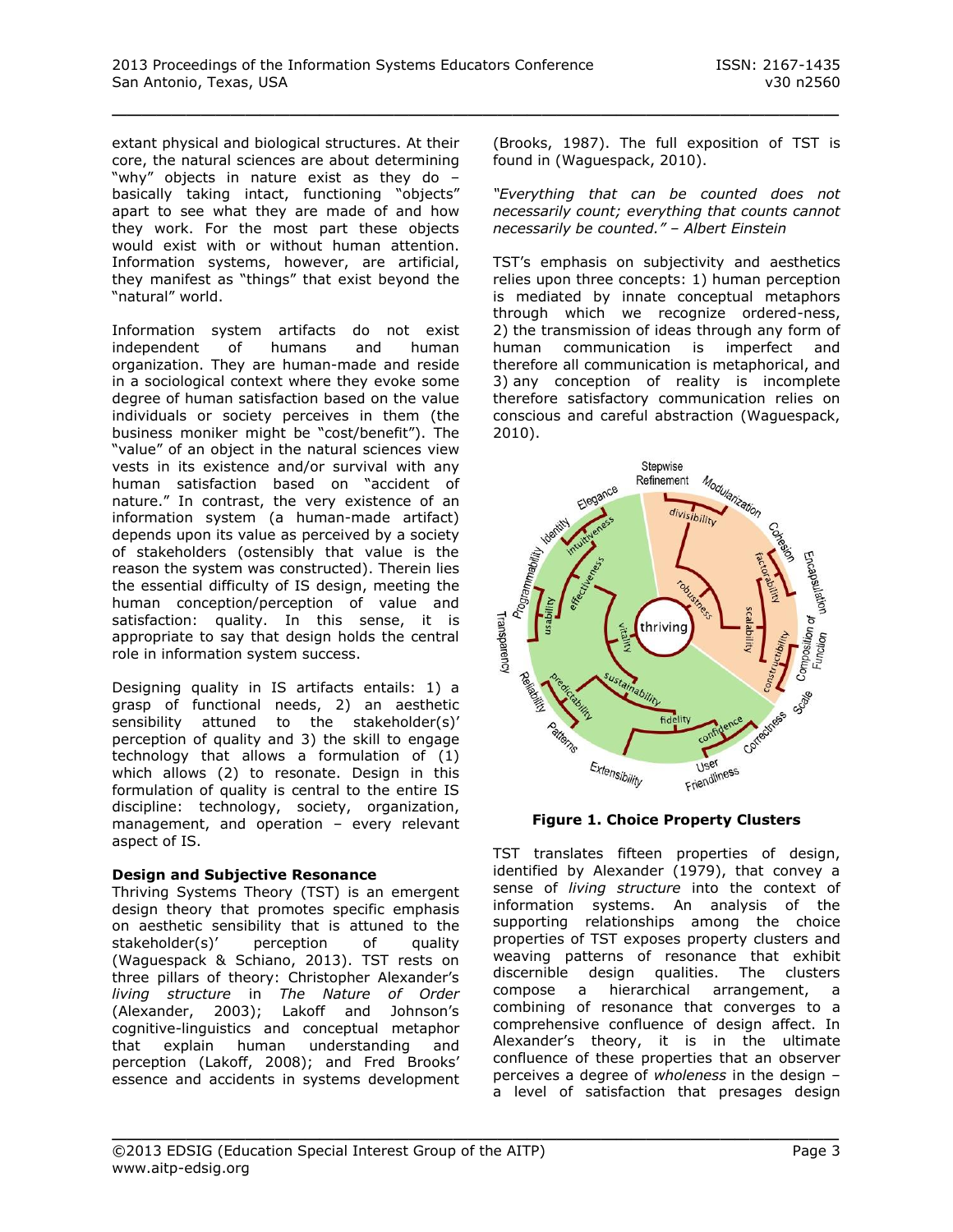quality. TST assigns names that denote the constituent properties. In Figure 1 the choice properties line the perimeter while the clusters converge toward the center of the diagram in four levels of confluence exposing two "families" of quality, robustness and vitality, which fuse into the quality that is the design theory's namesake, thriving.

A full exposition of the choice property clusters, the rationale for naming them, and the effect of their confluence of their constituent choice properties is found in Waguespack (2010).

# **4. DECOMPOSING DESIGN**

We propose two dimensions of design competency in order to explore design-centric IS pedagogy: 1) the breadth of design quality addressed and 2) the depth of skill/expertise in realizing these qualities in artifact design. The skill/expertise dimension represents an accumulation of knowledge, but also implies an aspect of "absorption" to indicate what might be a reasonable expectation for a particular "learner."



Design Quality

#### **Figure 2. Design Quality's Relationship With Skill/Expertise Level**

Generally, only the most sophisticated of students would be able to address design in the abstract without a specific context or application domain. Accordingly, we stipulate that there must be some prerequisite domain knowledge to serve as a "sandbox" within which to demonstrate and practice design concepts where the student already recognizes domain objects and has some idea of their role and interrelationships. Thus, design requires the acquisition and skillful utilization of domain knowledge. Within this context the scale of skill/experience might be described as in Table 1

intimating the individual's ability to understand and/or construct an artifact in a particular domain.

|  |  |  | Table 1. Skill/Expertise Competency |
|--|--|--|-------------------------------------|
|--|--|--|-------------------------------------|

| <b>Skill/Expertise Level</b> | Competency            |  |
|------------------------------|-----------------------|--|
| Master                       | Authoritatively       |  |
|                              | knowledgeable         |  |
| Professional                 | Trusted practitioner  |  |
| Journeyman                   | Trained practitioner  |  |
| Apprentice                   | Student in training   |  |
| Novice                       | Beginning student     |  |
| Consumer                     | A user of the product |  |
|                              | artifact              |  |

Among the design qualities of TST, novices will find the "robustness" design quality family easier to absorb because they express concepts of design that are more tractable. Indeed, many might argue that these are the very design "principles" that have traditionally shaped the curricula of systems development in computer science and information systems.

The "robustness" quality family can be demonstrated directly in the examination of entry-level software development coursework: programming, data structures, and computer organization, etc. This family gives the impression (at least to students) of rather static qualities and thus is often characterized as structural. There are convenient visual representations – static diagrams or charts – that allow students to learn to recognize design (noun) elements. When the time comes to ask the student to "create" a solution rather than understand an existing one – that is the point when the student engages "design" (verb). Up until that point we've only tasked them to "recognize" design (noun). The difference is not subtle. Every IS educator sees students who don't make the transition from recognition to performance readily and some fail to make this important transition at all.

Turning our attention to the "vitality" quality family, students must recognize a dynamic rather than static quality of "behaving" or "evolving" – as in Alexander's (1977, 1979) conception of *living structure*. These concepts are not so easily represented in diagrams or charts, as there is conceptual "movement" that needs to be "seen." There is some potential for "stop-motion" as in sequence diagrams in UML. But the full import of extensibility or reliability is a quality of "movement" or "evolution" requiring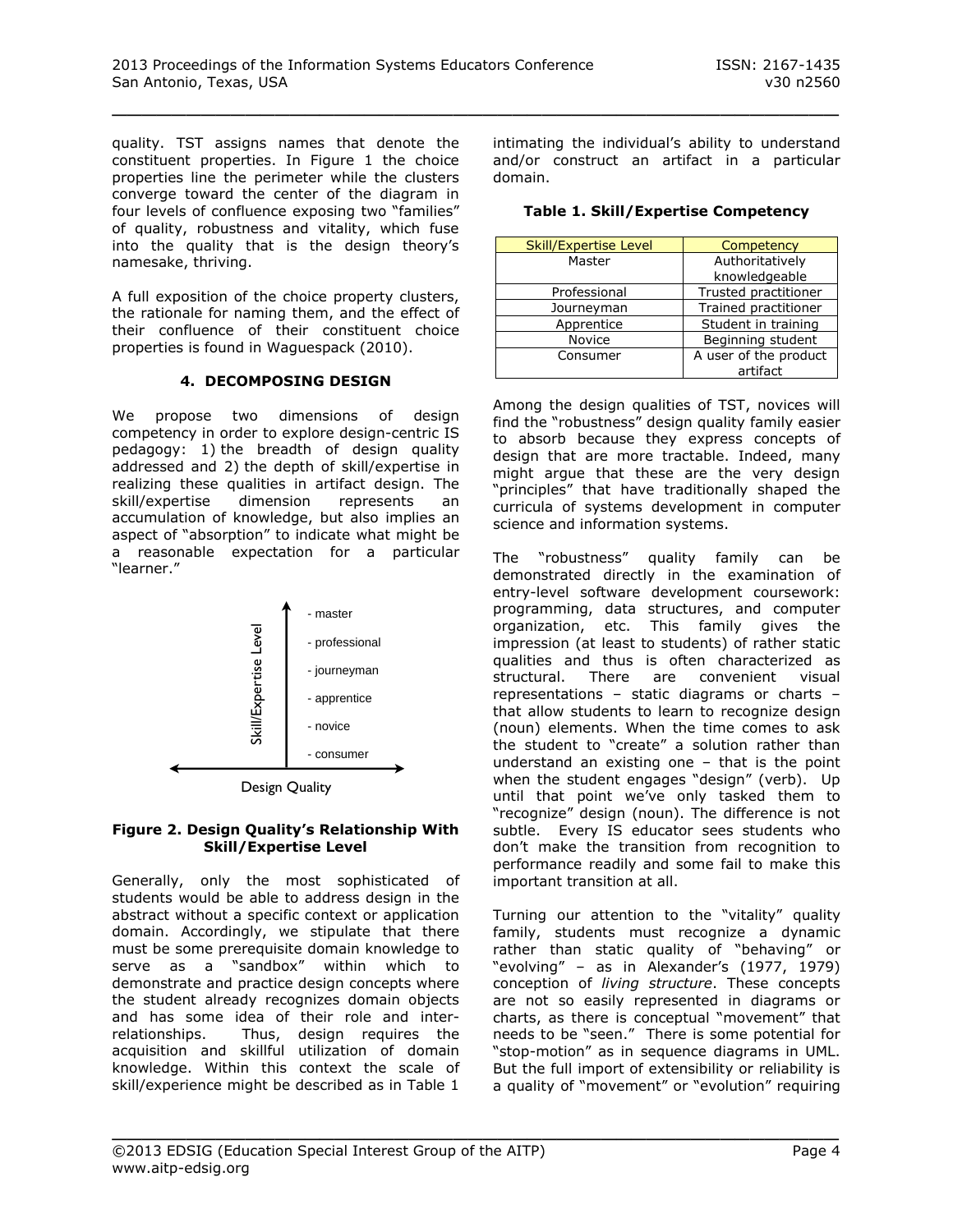imagination on the part of the student. They must "compose" a mental image of the concept that captures a variety of implications that stem from vitality design qualities and will impact the artifact's users and stakeholders.

Many of the TST/Alexander design qualities are too challenging for students at the lower skill/experience levels (novice or apprentice) to fully absorb, comprehend, or appreciate; since they probably don't have a broad or deep enough grasp of the application domain objects sufficient to recognize the nuances explained by the clusters. It is this grasp of the design qualities' impact on satisfaction that sets apart the upper skill levels (professional and master). That is, a designer generatively and iteratively evolves towards these higher orders through years of "conversing with" these materials of design (Schön, 1987).

As students and practitioners progress along the axis of professional maturation towards mastery, "imaginative visualization" becomes a key aspect of abstract thinking – a challenge for teachers as much as students when it comes to conveying abstract ideas. Moreover, much of this maturation will transpire *in situ,* in practice, as expertise continues to develop long after the classroom and laboratory experiences fade. An imagination is important as it is a "way of seeing" and, perhaps, "not seeing" that shapes design. That is, imagination is a means for matching experience to a new and/or wider context (Mills, 1959).

Curiously or coincidentally enough, this ability to wield imagination is itself a design challenge. This is "abstract thinking" as in "object think" or "relational think" where the mental image of the problem space provides the building blocks of the paradigm. This is, in another name, *metaphor*-*driven* where each individual has her own image of a concept seeking aspects of consistency that others will recognize and share the concept (Lakoff, 2008, Waguespack, 2010). This is a critical pedagogical challenge: how does a student's capacity for *abstract thinking* or *thinking metaphorically* develop? Reflective practice offers a promising protocol.

# **5. EDUCATING THE REFLECTIVE DESIGNER**

Graduates of IS programs usually obtain employment and career-building experiences based upon the technical and construction skills they develop in (and out of) the classroom. But what are the seeds that should be planted and nurtured that precipitate higher orders of imagination, invention, problem solving – quality design?

Argyris and Schön (1974, 1978, 1996) and Schön (1983, 1987) research the individual and collective competencies that facilitate the generative process of learning that leads to mastery. They prescribe three specific competencies:

- 1) **Generative Metaphor** (Schön, 1983; 1987)
- 2) **Reflective Practice** (Schön, 1983; 1987)
- 3) **Double-Loop Learning** (Argyris and Schön, 1974, 1978, 1996)

While not exhaustive, these theoretical lenses pose a means to understand, in action, the various daily habits, norms, and competencies that can augment technical instruction to encourage and facilitate learning in IS students and practitioners in advancement toward mastery.

#### **Generative Metaphor**

Design quality relies heavily on the role of metaphor to achieve stakeholder satisfaction. Thriving Systems Theory asserts that a thriving system is the result of models (metaphors) that capture and reflect the stakeholders' intentions along with careful choices of applying technology that resonate in the design (Waguespack, 2010).

Schön offers insight into these relationships with his concept of "generative metaphor" (Schön, 1993). A generative metaphor sets the problem in context with a "naming and framing" process. Metaphor, in this case, is used in a manner very similar to Lakoff's (2008) conception, as a projection of the problem in terms of a familiar surrogate. The metaphor names and frames the problem, proposing a set of potential solutions and priming a series of attempts to map these known solutions onto this problem. For instance, it is possible to characterize the rundown nature of a neighborhood by describing the neighborhood as "blighted." Since blight is typically used as a term to describe disease in plants (and other organisms), setting this problem, metaphorically, reveals "treatment" approaches to that problem. The designer's choice of metaphor maps her past solution experience onto this problem and adjusts the solution's treatment to the differential.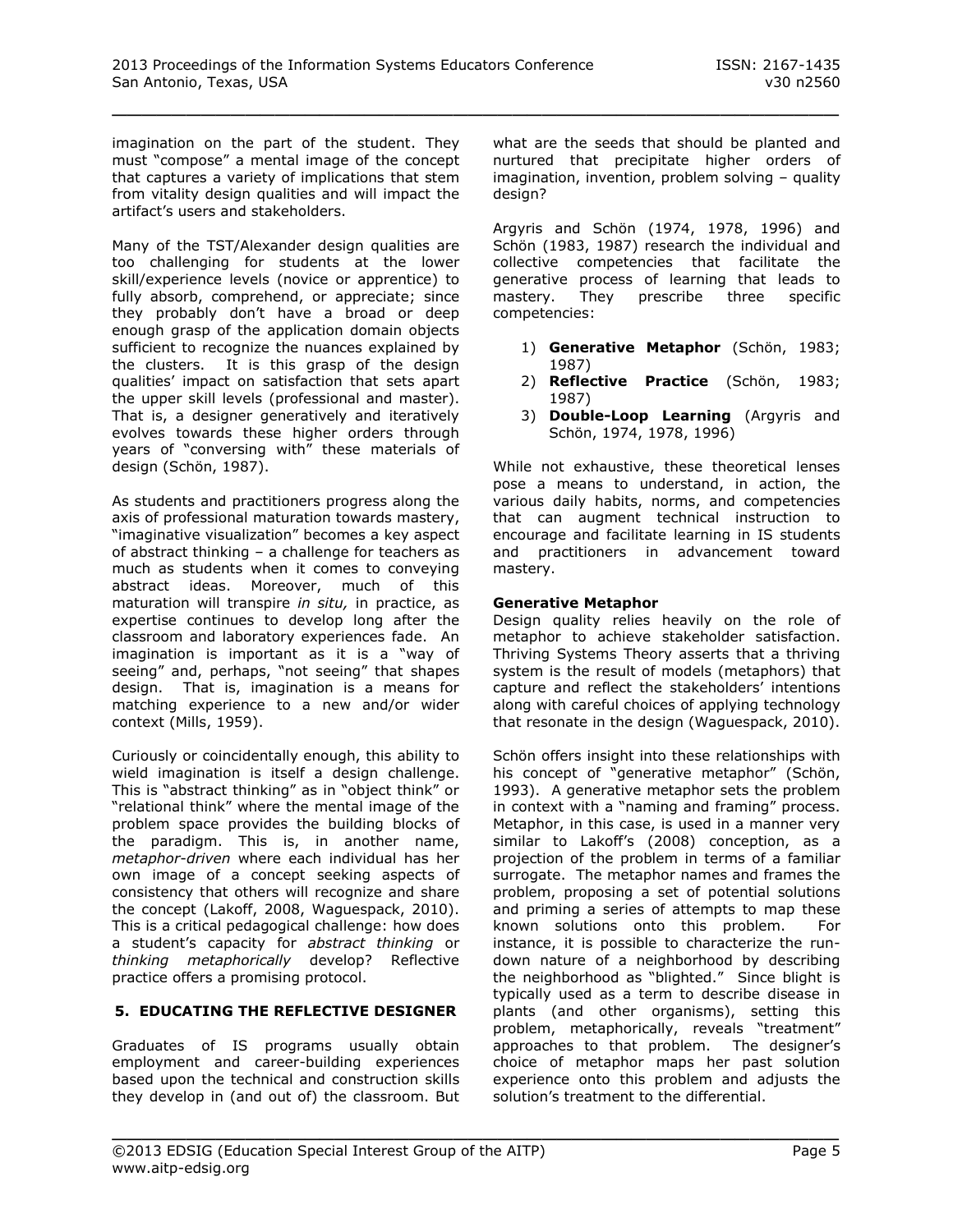#### **Reflective Practice**

Schön introduces *Theory of Action* (Argyris and Schön, 1974, 1978, and 1996) concepts of thinking in and thinking on action to develop a model of a reflective practitioner (Schön, 1983, 1987). Reflective practice is about building professional repertoire, particularly for those whose professional activities involve design. Both imagination and intuition develop through daily experimentation and reflection, reflecting *while doing* and *after doing* in a cycle that allows for error detection and correction. Reflective practice is a generative loop of discovery, classification, and application.

*The practitioner allows himself to experience surprise, puzzlement, or confusion in a situation which he finds uncertain or unique. He reflects on the phenomenon before him, and on the prior understandings which have been implicit in his behaviour. He carries out an experiment which serves to generate both a new understanding of the phenomenon and a change in the situation.*  (Schön 1983: 68)

In reflective practice, the designer builds repertoire – a collection of concepts, ideas, visuals, examples, mistakes and actions – to draw upon in subsequent decision-making and designing.

*When a practitioner makes sense of a situation he perceives to be unique, he sees it as something already present in his repertoire. To see this site as that one is not to subsume the first under a familiar category or rule. It is, rather, to see the unfamiliar, unique situation as both similar to and different from the familiar one, without at first being able to say similar or different with respect to what. The familiar situation functions as a precedent, or a metaphor, or… an exemplar for the unfamiliar one.* (Schön 1983: 138)

#### **Double-Loop Learning**

Argyris and Schön's (1974, 1978, 1996) doubleloop learning addresses the problem of ill-suited frames, metaphors that lead to habits and perspective that overlook key design quality aspects. Schön's collaboration with Argyris also<br>centers on professional effectiveness. centers on professional effectiveness. Professionals (e.g. designers) have mental maps governing their actions in situations. From these maps they (overtly and tacitly), plan, implement, and review their actions. These maps guide actions through intuition rather than any explicitly espoused theories explaining their

actions. This often results in a split between theory and action – what people "say" they do and what they actually do. Argyris and Schön (1974, 1978, 1996) characterize two theories of action: one in which personal theories of action are implicit in daily practice (a *theory in use*), and another that is used when our actions are described to others (*espoused theory*). Correctly aligning these two theories in the student learner helps to build a useful repertoire for designing.

Smith (2011) describes the elements driving the development, utilization, and perpetuation of theories of action:

- *Governing variables*: these are dimensions, such as the design qualities, that an individual (such as a designer) is trying to balance and harbor within acceptable and desirable limits. Actions taken are likely to impact these variables in a manner where the designer engages in trade-off behaviors to manage and balance impacts to governing variables.
- *Action strategies*: The general patterns of behavior and action used to maintain acceptable balance among their governing variables.
- *Consequences*: The outcomes, intended and unintended, associated with action.

These theories of action are instructive for educating and developing designers. According to Argyris and Schön (1978), learning is based upon the detection and correction of error. Upon failure (error detection), a designer seeks new action strategies to maintain presumed balances among governing variables. That is, the designer may not challenge given or chosen goals, values, plans and rules (perhaps a premise that an OOP design is *always* superior to a procedural design). This unquestioning behavior is what Argyris and Schön (1974) call "single-loop" learning. An alternative and more desirable learning mode is where the practitioner is open to questioning assumptions about the governing variables themselves. To scrutinize and challenge these assumptions is called "doubleloop" learning. A grasp of the design qualities and how they resonate (or fail to resonate) with stakeholder intentions informs assumption challenging and assures that the stakeholder intentions as presented reflect *theory in use* rather than *espoused theory*. An illustration of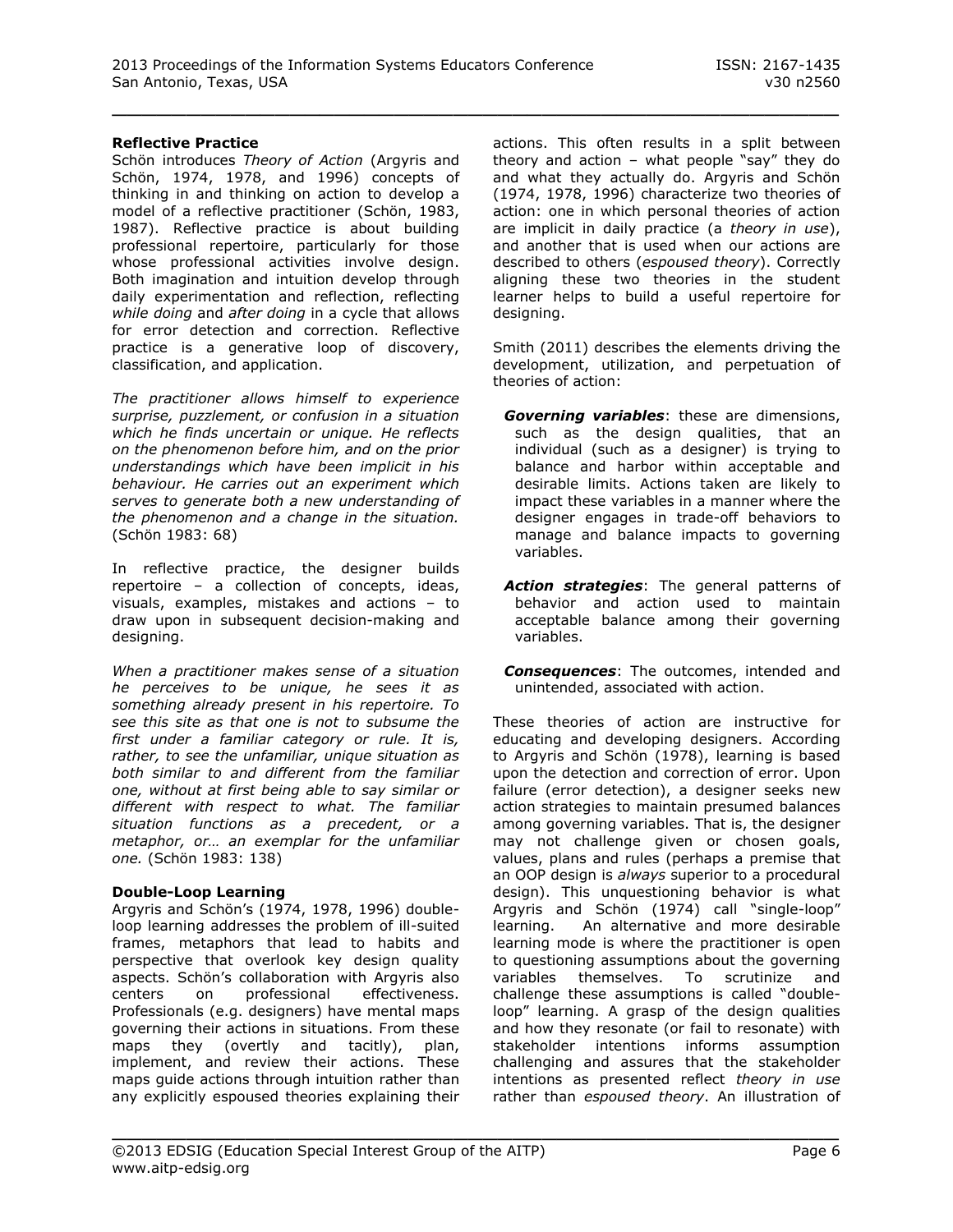this process, particularly as it relates to organizational learning, is described as follows:

*When the error detected and corrected permits the organization to carry on its present policies or achieve its present objectives, then that error-and-correction process is single-loop learning. …Double-loop learning occurs when error is detected and corrected in ways that involve the modification of an organization's underlying norms, policies and objectives* (Argyris and Schön, 1978: 2-3).

Single-loop learning would be normative when goals, values, frameworks and, to a significant extent, strategies are taken for granted (Smith, 2011). That is, the designer simply focuses on the efficiency of techniques; those most likely found within the robustness family of design quality (Usher and Bryant: 1989: 87). The shortcoming in single-loop learning is that all reflection is directed toward making existing strategies more effective. With double-loop learning, the naming, framing, and metaphor protocol that underlies repertoire are subject to critical review and open to alternative strategies. Agile software development (and design) methods, XP and Scrum in particular, incorporate double-loop learning through critical review, although this behavior is often underengaged or reverts to simple single-loop behaviors (Babb, Hoda, & Nørbjerg, 2013).

# **6. FORMING DESIGN PEDAGOGY**

The discussion of reflective action suggests protocols to enhance learning and reflective practice by building repertoire that advance toward mastery. Effective design pedagogy should be based on theory and experience both grounded in quality, immersion, craftsmanship, and lessons from guilds.

# **Quality**

Although the science of management leans toward a positivist inclination of quantification, our experience is that workers or "makers" have qualitative competencies and skills in their repertoire essential to production. Despite automating a significant degree of production, design remains in the context of doing, of making, and of taking action. In information systems, "… [*designers*] have a kind of knowledge that is distinct from the knowledge that managers have…" which informs a profound way of seeing their discipline (Hummel, 1987). Where many stakeholders view the IS discipline as managerial, a design perspective requires that we understand IS as an endeavor of *doing*. It is in this sense that Schön (1983, 1987) provides an empirical perspective on what happens as professionals act. To achieve quality in design the professional must have a theory of quality that guides her decisions. Because of its explicit inclusion of aesthetics, we believe that Thriving Systems Theory is a viable candidate design theory for design pedagogy.

#### **Immersion**

\_\_\_\_\_\_\_\_\_\_\_\_\_\_\_\_\_\_\_\_\_\_\_\_\_\_\_\_\_\_\_\_\_\_\_\_\_\_\_\_\_\_\_\_\_\_\_\_\_

Quality, although a worthy aim of standards and regulation, is still quite a subjective affair. Thus, quality pedagogy cannot be realized if unaccompanied by domain knowledge, technical skills, and techniques and their requisite training. These are intrinsic to mastery, as in the performing arts (e.g. music and athletics); one must practice and undertake instruction with some theory of quality as a goal. In a collegiate setting, where basic IS instruction transpires, immersion is a desirable protocol for inculcating both robustness and vitality qualities defined in Thriving Systems Theory.

There are very few contemporary examples of the immersive approach in four year baccalaureate IS programs. The IS program at Brigham Young University in Utah is one – in an AASCB-accredited college of business. Students spend the first two years completing both university core and a pre-business curriculum. In the fall of the junior year, students are placed into 5-student cohort teams and engage in an immersive study of programming, analysis and design, networking, business process analysis, data management, and enterprise architecture. At the conclusion of the fall semester, these teams engage with real-world clients in a design competition. Faculty and industry partners judge the product quality. In the following term the teams implement their designs. These students are well prepared for design-relevant internships during their junior-into-senior summer. Their senior year completes their business core with their foundation in information systems fully formed. Many students move on to an accelerated Master's program. The immersion approach of BYU program facilitates imprinting a pattern of repertoire development on every student and sets them on a firm footing for their continued maturation toward a master designer.

#### **Apprenticeship**

\_\_\_\_\_\_\_\_\_\_\_\_\_\_\_\_\_\_\_\_\_\_\_\_\_\_\_\_\_\_\_\_\_\_\_\_\_\_\_\_\_\_\_\_\_\_\_\_\_

Apprenticeship is pedagogy based upon teacher/student relationships that are one on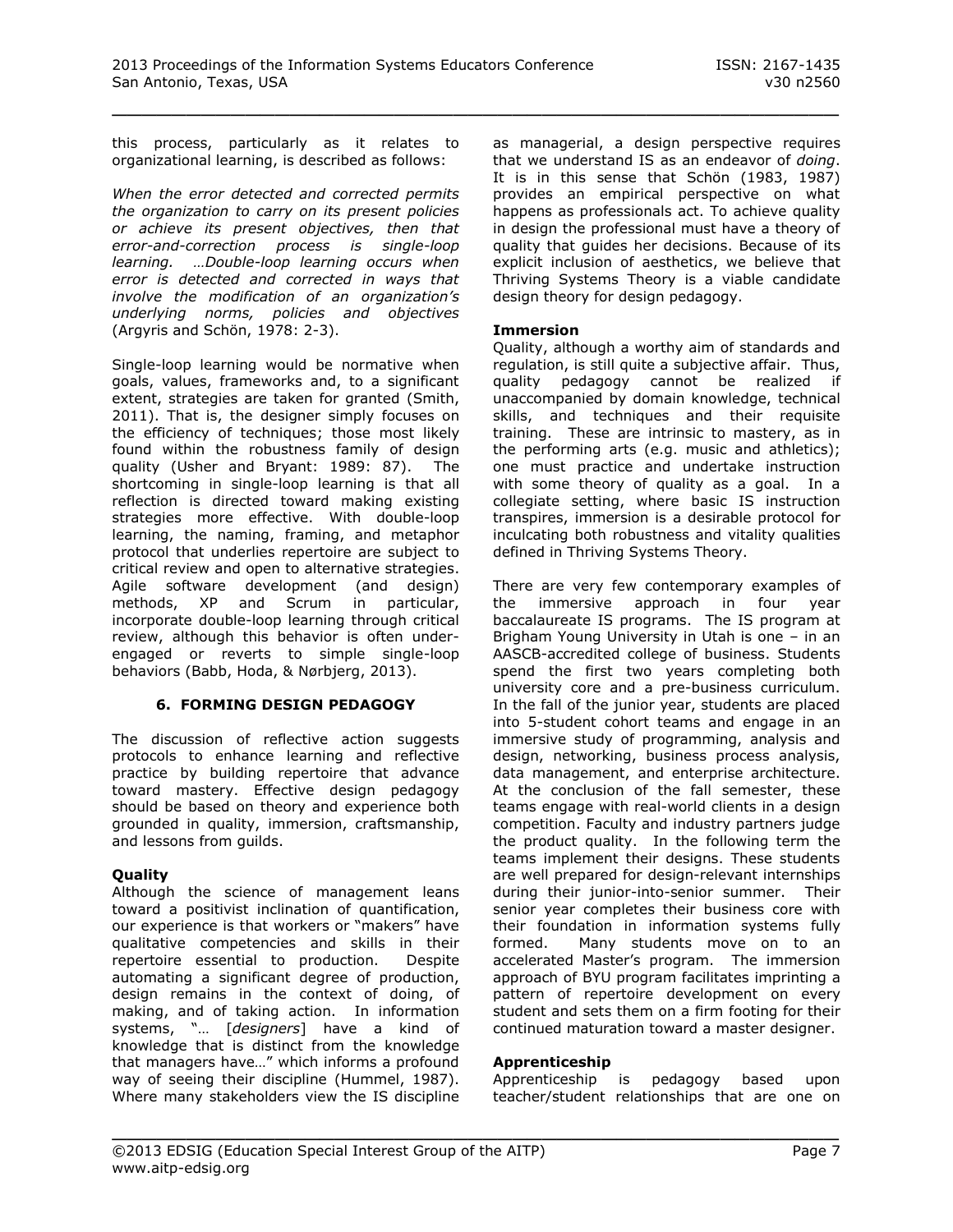one or one on few. The arrangement promotes the immediacy of feedback in the double-loop learning protocol. During the 2004 to 2005 academic year at New Mexico Highlands University an innovative curriculum committed to the apprenticeship model – the Software Development Apprenticeship (SDA) (Rostal & West, 2006). It too was an immersive program modeled on the developmental concept of apprenticeship as a progression toward mastery. The curriculum focused on agile software development methodology. Organized in cadres by experience, those students more advanced in the program provided systematic and formal guidance to novice and apprentice students. The small number of students and faculty allowed the immersive curriculum to focus on self-governance, learning-from-doing and learning-from-learning with mastery as an explicit goal. The program emphasized: 1) a focus on people (and their inherent subjectivity with respect to quality); 2) systems thinking enfolding the stakeholders with the artifact; 3) agility focusing on outcomes; 4) craftsmanship recognizing quality as the goal of design; and 5) a focus on software as the central medium by which systems come to fruition.

The program adhered to the university's curricular framework that presented a challenging environment for the program designers. Yet they crafted a unique experience that inspired students to succeed both as undergraduates and practicing professionals on live contracted client engagements.

# **Craftsmanship**

Apprenticeship underscores the importance of tacit knowing through experience, through exposure, and through a mature repertoire. This is most difficult to achieve in the disjointed, bifurcated curricular designs that are common in today's IS related programs. Both BYU and New Mexico Highlands University illustrate innovative curricular design representing a design-centric view of our discipline. They demonstrate immersion consistent with the traditional and time-honored pedagogy of apprenticeship.

An apprenticeship model sets the student's personal experience in action as the primary source of learning. In their own behavior the instructor/master coaches model double-loop learning as a virtuous (quality focused) pattern of reflective practice. The result is a repertoire of habits and norms grounded in actual problem solving experience using the IS tools, techniques, and skills required of the design craft; then evaluated against professional expectations. Personal experience in *action* operationalizes the combination of quantity and quality as part-and-parcel of practicing craft. This accentuates the perception of technology and tools as implements of design but not substitutes for it. Despite advances in tools that greatly automate and facilitate the process, the act of designing systems is still very much rooted in the conceptual, in the imagination that is often labeled "creativity." As such, regardless of the "industrialization" of the discipline, design remains an endeavor grounded in human touch and craft.

#### **Lessons from Craft Guilds**

Craft guilds from medieval times served several useful purposes relevant to the pedagogy of design. Wolek (1999a, 1999b) proposes that pre-industrial craft guilds rested on three foundational principles: 1) regulation; 2) standards of accomplishment; and 3) apprenticeship. Despite any romantic notions of craft and guilds, most guilds served important needs by promoting trade, creating clear qualitydriven theories establishing and recognizing mastery, and regulation of practice to promote quality.

Whereas there may have been unique social and historical contexts for the collaborative labor action that were trade/craft guilds, these guilds were effective in developing a solidarity and shared pride in craft that encouraged both innovation and mastery (Wolek, 1999a). Guilds regulated craft such that quality could be defined and improved to promote a professional sense of commerce, quality, resources, product attributes, and process. The positive aspects of guilds were that they established benchmarks for quality and frameworks for improving the craft.

Thriving Systems Theory, as an information systems design theory, adopts the blended emphasis of the objective and aesthetic expression of quality from Alexander (1977, 1979). The qualities and the choice properties that underlie them in TST offer a starting point to study and teach design. The craft and trade guilds teach us that standards can emerge from subjectivity of this sort (Wolek, 1999a).

Among the most important lessons from guilds is the commitment to apprenticeship. The aspects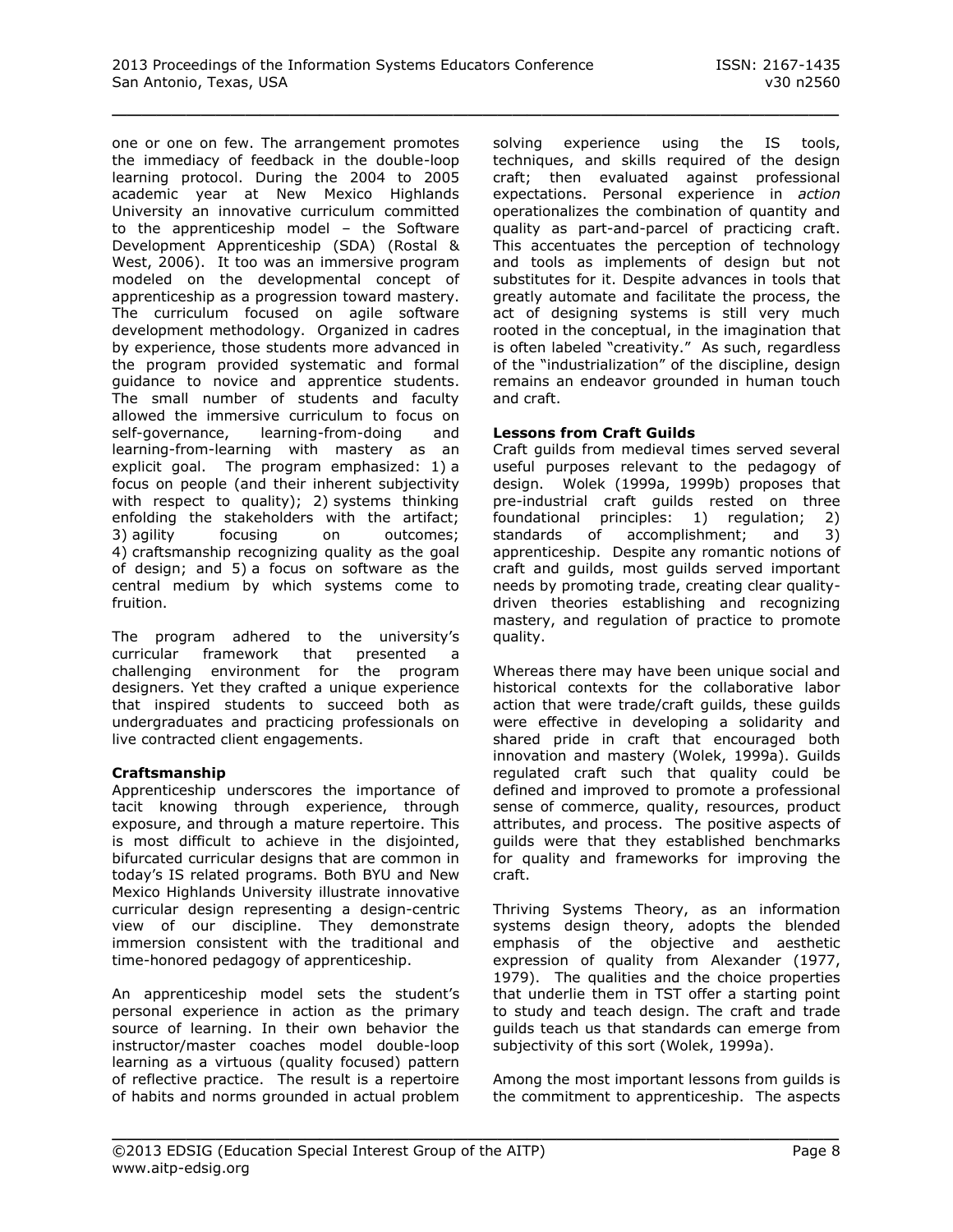of competence, pride, personal responsibility, and behavioral modeling cannot be overlooked. An apprenticeship represents determined study, tenacious action, focused instruction and correction, and immersion into the tools and ways of craft that lead to both robust and vital design. A master designer does not arrive as such through casual engagement. This focused vision of learning and mastery deserves a presence in design pedagogy.

# **7. CONCLUSIONS**

We argue that design holds a central importance in the discipline of information systems and that importance should be clearly and distinctly reflected in IS pedagogy. The quality experience society deserves from the information systems that are shaping culture, commerce, and lifestyle must address human sensibilities and aesthetics; lessons widely missing from the IS curricula today. Although much of the learning necessary for IS professionals is both theoretical and technical, all of the systems our students produce, augment, or maintain owe most of the quality that stakeholders and users experience in them to enlightened and well-practiced design.

Thriving Systems Theory is a likely candidate for infusing subjective aspects of quality into design pedagogy. The opportunities represented in reflective practice, double-loop learning, and immersive and apprenticeship learning protocols will require the innovative curricular efforts demonstrated by BYU and New Mexico Highlands. These exemplars stand as feasible and effective prototypes.

This paper promulgates a perspective from which both dialog and curriculum design may begin. The IS profession needs a curriculum that facilitates a design-based IS education focused on reflection, inclusive of both aesthetics and function, and promoting a professional progression based on an apprenticeship/craftsmanship model. Our hope is that this discussion will advance development of a curriculum model centered on design with pedagogy preparing students to grow into professional designers who will design systems that thrive.

# **8. REFERENCES**

Alexander, C., Ishikawa, S. & Silverstien, M. (1977). A Pattern Language: Towns, Buildings, Construction. Oxford University Press, London.

- Alexander, C. (1979) *The Timeless Way of Building*, Oxford University Press, London.
- Alexander, C. (2002). *The Nature of Order An Essay on the Art of Building and the Nature of the Universe:* Book I - The Phenomenon of Life, The Center for Environmental Structure, Berkeley, CA, 2002.
- Alter, S. (2008). Defining information systems as work systems: implications for the IS field. *European Journal of Information Systems*, 17(5), 448-469.
- Argyris, C., Schön, D.A. (1974). *Theory in Practice: Increasing Professional Effectiveness*. Jossey-Bass, San Francisco
- Argyris, C., Schön, D.A. (1978). *Organizational Learning: a Theory of Action Perspective*. Addison-Wesley, Reading, Mass.
- Argyris, C., Schön, D.A. 1996. *Organizational Learning II: Theory, Method and Practice*. Addison-Wesley, Reading, Mass.
- Babb, J. S., Hoda, R., & Nørbjerg, J. (2013). Barriers to Learning in Agile Software Development Projects. In Baumeister, H., & Weber, B. (Eds.), *Agile Processes in Software Engineering and Extreme Programming*. 1-15. Heidelberg: Springer
- Babb, J. S., Keith, M. (2012). Co-Creating Value in Systems Development: A Shift towards Service-Dominant Logic. *Journal of Information Systems Applied Research*, 5(1), 4-15.
- Beck K., Beedle M., van Bennekum A., Cockburn A., Cunningham W., Fowler M., Grenning J., Highsmith J., Hunt A., Jeffries R., Kern J., Marick B., Martin R.C., Mellor S., Schwaber K., Sutherland J., & Thomas D. (2001). *Manifesto for Agile Software Development*. Retrieved June 26, 2013 from agilemanifesto.org
- Benbasat, I., & Zmud, R. W. (2003). The identity crisis within the IS discipline: Defining and communicating the discipline's core properties. *MIS quarterly*, 27(2) 183- 194.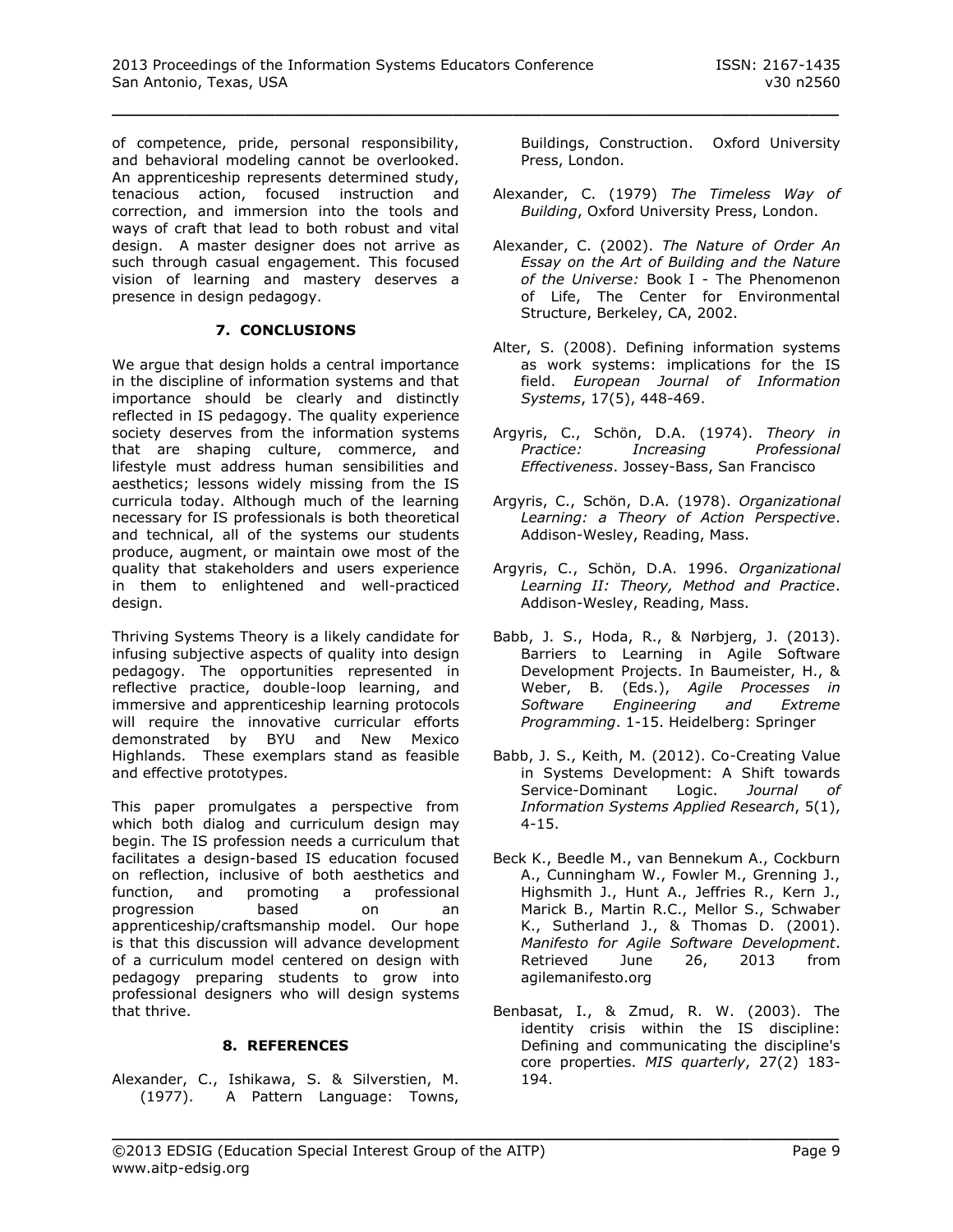- Christensen, C. M. (1997), *The innovator's dilemma: when new technologies cause great firms to fail*, Harvard Business School Press, Boston, Massachusetts, USA.
- Fowler, M. (2002). *Patterns of Enterprise Application Architecture*, Addison-Wesley, Boston.
- Gamma, E., Helm, R., Johnson, R., and Vlissides, J. (1995). *Design Patterns: Elements of Reusable Object-Oriented Software*. Addison-Wesley, Boston.
- Gregor, S. & Jones, D. (2007). The Anatomy of a Design Theory. *Journal of the Association for Information Systems*, 8(5), 312-335.
- Hevner, A. and Chatterjee, S. (2010). *Design Research in Information Systems: Theory and Practice*, Springer, New York, NY.
- Hummel, R. P. (1987). Behind quality management: What workers and a few philosophers have always known and how it adds up to excellence in production. *Organizational Dynamics*, 16(2), 71-78.
- Kahneman, D. & Klein, G. Conditions for Intuitive Expertise. *American Psychologist*, 64(4), 515-526.
- Lakoff, G., & Johnson, M. (2008). *Metaphors we live by*. University of Chicago press, Chicago.
- Medina, R. (2008). Christopher Alexander still matters. [http://www.regismedina.com/blog/2008/04/](http://www.regismedina.com/blog/2008/04/christopher-alexander-still-matters) [christopher-alexander-still-matters.](http://www.regismedina.com/blog/2008/04/christopher-alexander-still-matters) Accessed June 15, 2013.
- Mills, C.W. (1959). *The Sociological Imagination*. Oxford University Press, Oxford.
- Naur, P. (1985). Programming as theory building. *Microprocessing and Microprogramming*, 15(5), 253-261.
- Quillien, J., Rostal, P., and West, D. (2009). Agile anthropology and Alexander's architecture: an essay in three voices. *Proceedings of the 24th ACM SIGPLAN conference on Object oriented programming systems languages and applications (OOPSLA '09)*. 44(10), 529-546.
- Quillien, J. & West, D. (2010). Rubber ducks, nightmares, and unsaturated predicates: proto-scientific schemata are good for agile. *Proceedings of the ACM international conference on Object oriented programming systems languages and applications (OOPSLA '10)*. ACM, New York, NY, USA, 901-917.
- Schön, D. A. (1983). *The reflective practitioner: How professionals think in action*. Basic Books, New York.
- Schön, D. A. (1987). *Educating the reflective practitioner*. Jossey-Bass, San Francisco.
- Schön, D. A. (1993) Generative metaphor: A perspective on problem-setting in social policy. In Ortony A. (Ed.) *Metaphor and Thought*, Cambridge University Press, Cambridge University, 137-163
- Smith, M. K. (2011). Donald Schön: learning, reflection and change, *the encyclopedia of informal education*. http://www.infed.org/thinkers/et-schon.htm. Retrieved: 06/20/2013.
- Taverniers, M. (2002). *Metaphor and metaphorology: a selective genealogy of philosophical and linguistic conceptions of metaphor from Aristotle to the 1990s (Vol. 1).* Academia Press.
- Turner, D. (2007). The secret of Apple design. MIT Technology Review. [http://www.technologyreview.com/featureds](http://www.technologyreview.com/featuredstory/407782/the-secret-of-apple-design/) [tory/407782/the-secret-of-apple-design/.](http://www.technologyreview.com/featuredstory/407782/the-secret-of-apple-design/) Accessed June 15, 2013.
- Usher, R., & Bryant, I. (1989). *Adult education as theory, practice and research: The captive triangle*. Routledge, London.
- Waguespack, L.J. (2010). *Thriving Systems Theory and Metaphor-Driven Modeling*. Springer-Verlag, London.
- Waguespack, L. (2011). Design, The "Straw" Missing From the "Bricks" of IS Curricula. *Information Systems Education Journal,* 9(2) pp 101-108. http://isedj.org/2011-9/ ISSN: 1545-679X. (A preliminary version appears in [The Proceedings of ISECON 2010\)](http://proc.isecon.org/2010/pdf/1334.pdf)
- Waguespack, L.J. & Schiano, W.T. (2012). SCRUM Project Architecture and Thriving